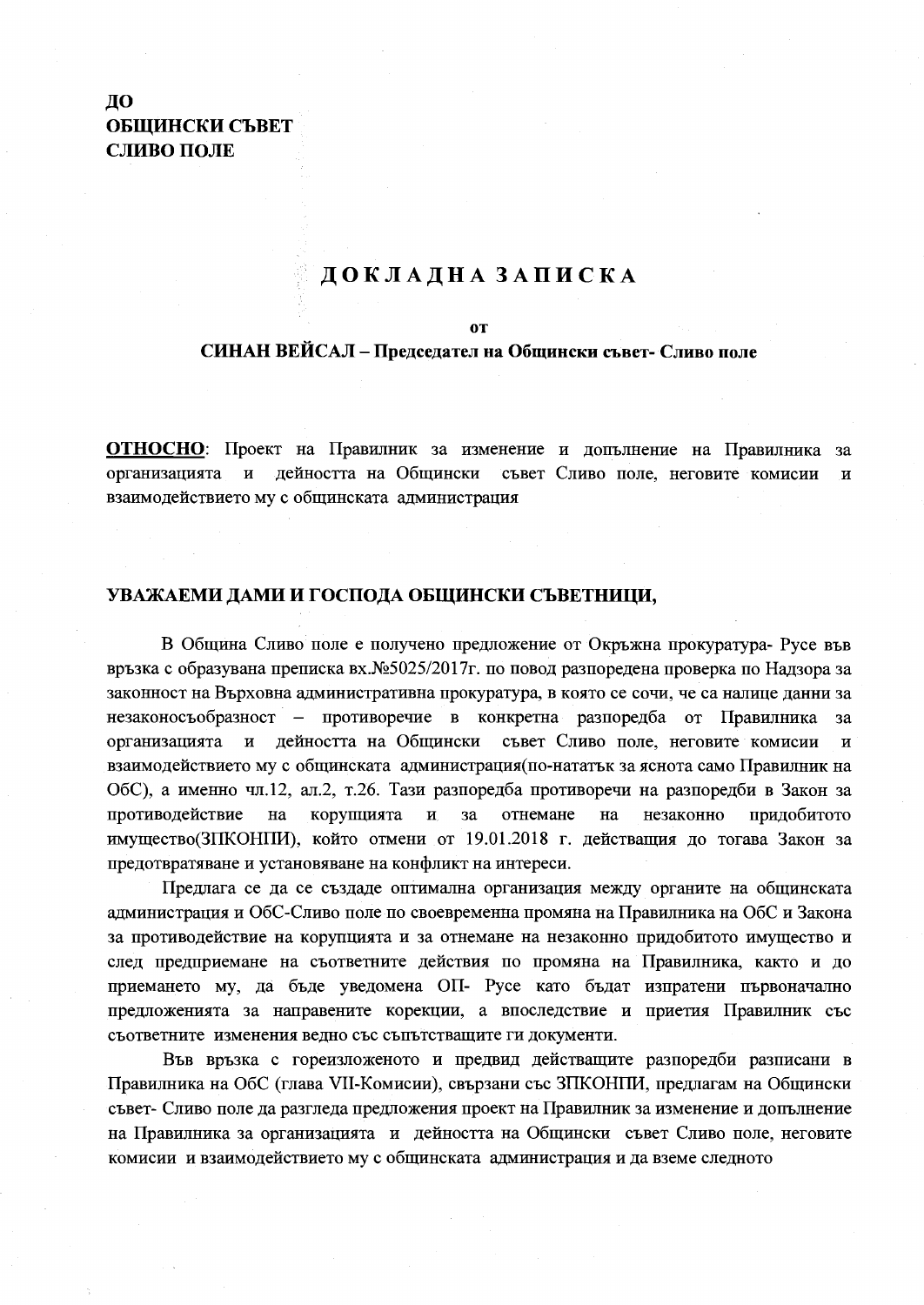## РЕШЕНИЕ:

На основание чл.21, ал.3 от Закона за местното самоуправление и местната администрация, във вр.с пар.2 от ПЗР на Правилника за организацията и дейността на Общински съвет Сливо поле, неговите комисии и взаимодействието му с общинската администрация, приет с Решение №5 по Протокол №2 от 23.11.2015г. на Общински съвет Сливо поле, във вр.с чл. 71 и чл. 72 от Закона за противодействие на корупцията и за отнемане на незаконно придобитото имущество/обн. ДВ бр.7 от 19.01.2018г./ Общински съвет – Сливо поле реши:

Приема Правилник за изменение и допълнение на Правилника за организацията и дейността на Общински съвет Сливо поле, неговите комисии и взаимодействието му с общинската администрация, както следва:

§1. Отменя чл.12, ал.2, т.26 от Правилника за организацията и дейността на Общински съвет Сливо поле, неговите комисии и взаимодействието му с общинската администрация.

§2.В чл.43 се правят следните изменения и допълнения:

2.1. В ал.2, т.4 наименованието на комисията се изменя на "Комисия по Закона за противодействие  $ha$ корупцията  $\boldsymbol{u}$  $3a$ отнемане  $Ha$ незаконно придобитото имущество(ЗПКОНПИ)";

2.2. В ал.3 текстът се изменя така "Съгласно ЗПКОНПИ към ОбС се създава постоянна комисия за установяване конфликт на интереси, състояща се от 7 члена. "

2.3. Отменят се ал.4, ал.5, ал.6 и ал.7;

2.4. Изменя се текста на ал.8, както следва:

"Постоянната комисия към Общински съвет-Сливо поле, при образуване на производство от и по писмено искане на централната Комисия за противодействие на корупцията и за отнемане на незаконно придобитото имущество и установяване на конфликт на интереси, се задължава в 7-дневен срок да предостави необходимата информация и документи за проверяваните общински съветници и кметове, за които е направено искането".

2.5. Създава се ал.10 със следния текст:

"Кметовете на кметства, подават декларации по чл.35, ал.1 от Закона за противодействие на корупцията и за отнемане на незаконно придобитото имущество пред ресорната постоянна комисия на Общински съвет-Сливо поле."

§3. Навсякъде в Правилника текста "Закон за предотвратяване и установяване на конфликт на интереси" или "ЗПУКИ" се заменя с текста "Закон за противодействие на корупцията и за отнемане на незаконно придобитото имущество "или "ЗПКОНПИ".

Приложение: Мотиви към проекта. **CHHAH BEI**  $\Box$ Dedcedamen ОбС- Сливо поле